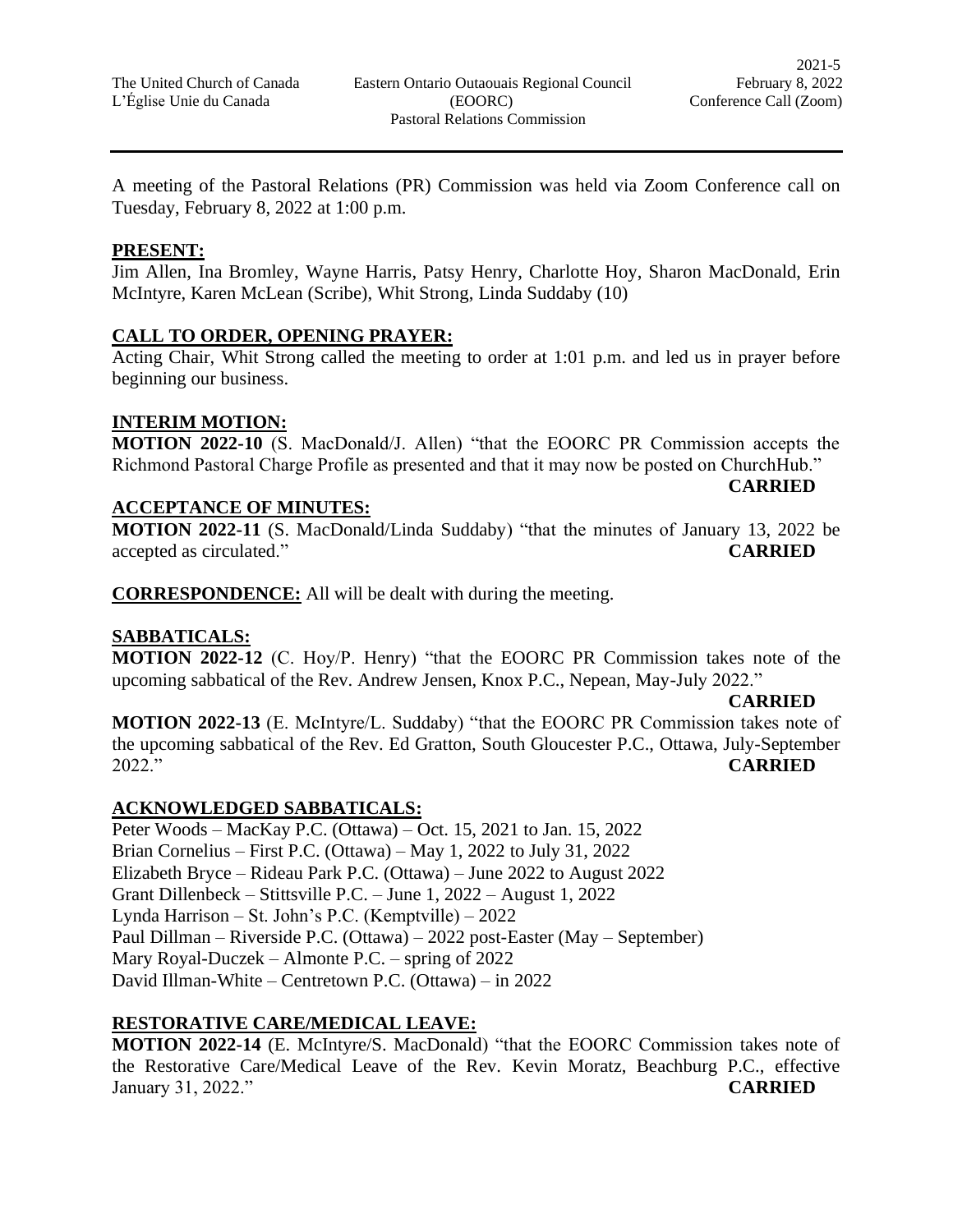**CARRIED**

# **PASTORAL CHARGE SUPERVISORS (PCSs):**

# **Lansdowne P.C.**

**MOTION 2022-15** (J. Allen/P. Henry) "that the EOORC PR Commission, in the absence of called/appointed ministry personnel, names the Rev. Donald Wachenschwanz (OM-R) as Pastoral Charge Supervisor to the Lansdowne Pastoral Charge effective February 8, 2022."

### **Beachburg P.C.**

**MOTION 2022-16** (I. Bromley/C. Hoy) "that the EOORC PR Commission, due to medical leave of the called minister, names the Rev. Paul McLenaghan (OM-R) as Pastoral Charge Supervisor to the Beachburg Pastoral Charge effective February 8, 2022." **CARRIED**

### **St. Paul's P.C. (Perth)**

**MOTION 2022-17** (E. McIntyre/C. Hoy) "that the EOORC PR Commission, in the absence of called/appointed ministry personnel, names Sharon MacDonald, EOORC member, as Co-Pastoral Charge Supervisor to the Perth: St. Paul's Pastoral Charge effective February 8, 2022."

**CARRIED**

[Abstaining: Sharon MacDonald]

### **Mallorytown P.C.**

**MOTION 2022-18** (S. MacDonald/E. McIntyre) "that the EOORC PR Commission, in the absence of called/appointed ministry personnel, names Charlotte Hoy, EOORC member, as Pastoral Charge Supervisor for the Annual Congregational Meeting of the Mallorytown Pastoral Charge February 27, 2022." **CARRIED**

[Abstaining: Charlotte Hoy]

### **Pastoral Charges without Supervisors:**

Clyde Forks-Tatlock (SM) Lower Gatineau Valley Templeton Vernon

### **Pastoral Charges without called/appointed Ministry Personnel:**

| Addison            | Ashton-Munster               | Aylmer-Ea  |
|--------------------|------------------------------|------------|
| Aylwin             | <b>Central Lanark</b>        | Clyde Fo   |
| Delta-Toledo       | Denbigh, Matawatchan, Schutt | Elgin-Port |
| Glasgow-Castleford | Golden Lake                  | Greenwoo   |
| Kenmore            | Knox Edwards                 | Lanark-Ba  |
| Lansdowne          | Lower Gatineau Valley        | $Lyn:$ Chr |
| Mallorytown        | Namur                        | Pakenham   |
| Perth: St. Paul's  | Perth Road                   | Pittston   |
| Richmond           | Shawville                    | South Stor |
| Templeton          | Williamstown                 |            |
|                    |                              |            |

Aylmer-Eardley Clyde Forks-Tatlock Elgin-Portland Greenwood Lanark-Balderson Lyn: Christ Church South Stormont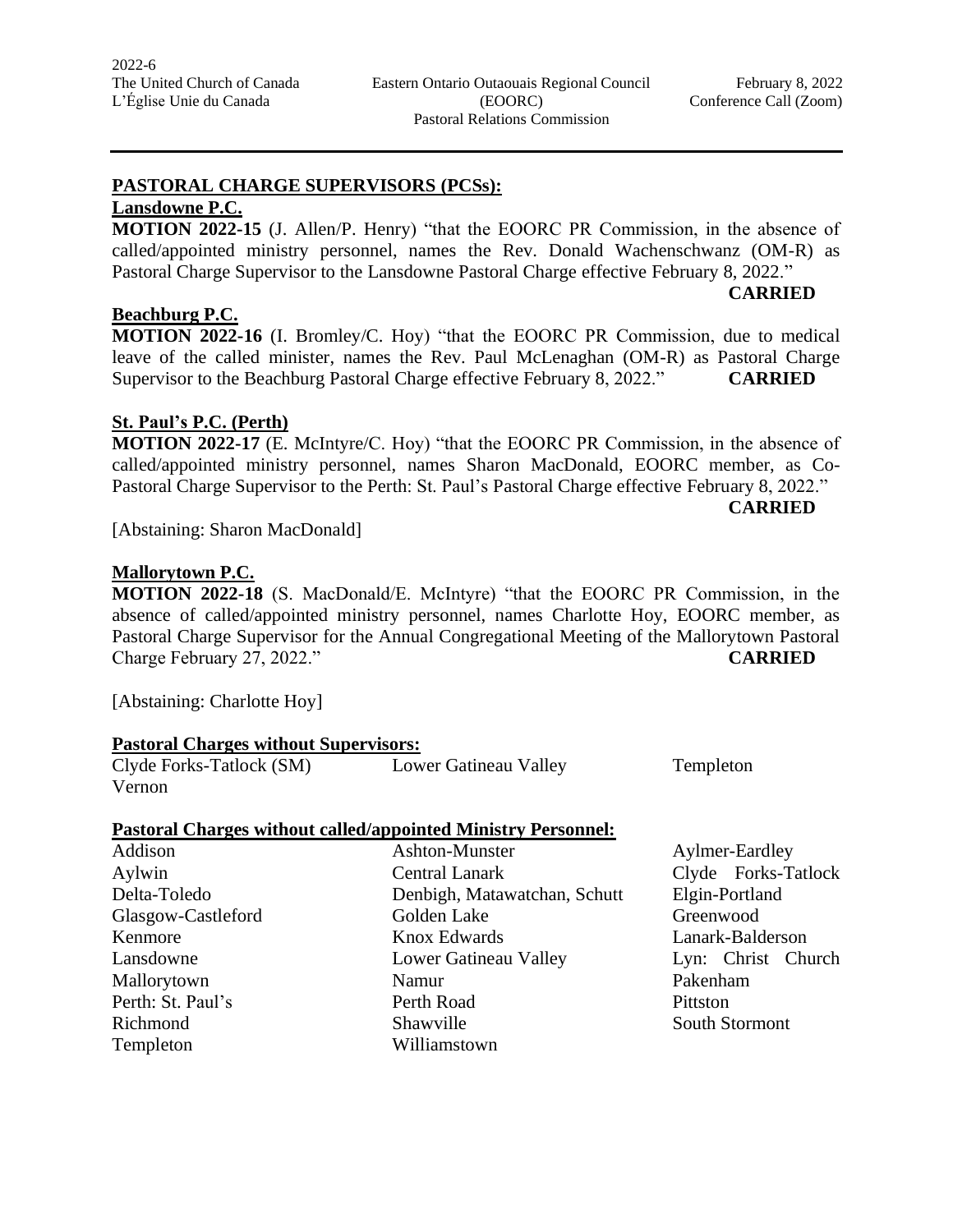## **PROFILES**

**Pakenham P.C.**

**MOTION 2022-19** (S. MacDonald/J. Allen) "that the EOORC PR Commission approves the Pakenham Pastoral Charge profile for posting on ChurchHub." **CARRIED**

## **CALLS/(RE)-APPOINTMENTS**

# **Emmanuel P.C. (Ottawa) – Rev. Brian Copeland (OM-R)**

**MOTION 2022-20** (I. Bromley/E. McIntyre) "that the EOORC PR Commission approves the reappointment of the Rev. Brian Copeland (OM-R) to the Emmanuel Pastoral Charge (Ottawa) as Congregational Minister, 30 hours per week with a total annual remuneration of Sixty-two thousand five hundred seventy-four dollars and thirty-one cents (\$62,574.31), from July 1, 2022 to June 30, 2023." **CARRIED**

# **OTHER BUSINESS:**

## **1) PR Commission Minutes**

The Executive meets this Thursday leaving very little turn-around time for the minutes. The Scribe will make every effort to complete them and send them to Whit and Wayne for review. They will be sent, as usual to Anita (for posting on the web), Rosemary Lambie, Joel Miller, and the National Pastoral Relations rep.

## **2) Elgin-Portland P.C.**

Whit has spoken with Jo-Anne Fletcher the new PCS at Elgin-Portland. She has been in contact with the church leadership. They will work together for a bit before taking any new steps.

## **3) Church Closures**

Whit reported both Kenmore U.C. and Merrickville U.C. are considering closure sometime in 2022

## **4) Augusta P.C.**

Whit continues to be in constant communications with both the minister and church leadership.

## **5) February 2022 – EOORC Workshops**

The focus of the PR presentation has changed. Whit will present "Creating a Living Faith Story" at this information/education gathering.

### **6) EOORC Policy decisions**

### **a) Sacraments Elder**

The policy is now on the website and available for viewing. Whit reminded us this option is only available to Communities of Faith (CoFs) with no called/appointment minister.

### **b) Pulpit supply compensation**

Members of the Commission have spoken with various clergy and Licensed Lay Worship Leaders (LLWLs) regarding their concerns regarding compensation when a church service is cancelled at the last minute. All understood and agreed that mileage would not be paid. There